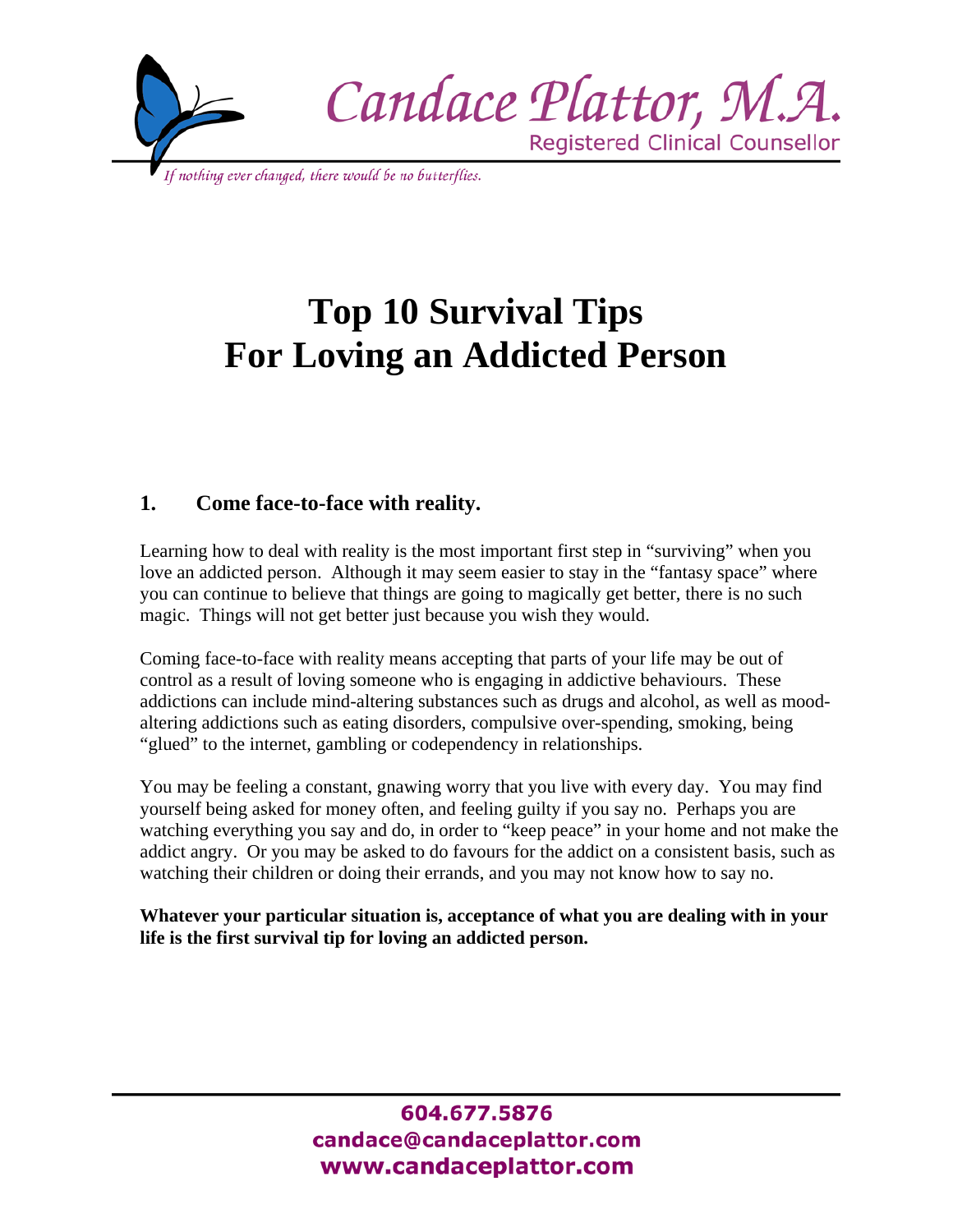# **2. Discover how to love an addicted person -- and stay healthy.**

There are effective ways to deal with the addicted person in your life, just as there are ways that are not only ineffective but can also be dangerous. Learning to distinguish between them can save you a lot of time and can also produce much healthier results for you and your addicted loved one.

For example, learning how to set and maintain appropriate boundaries is a very important skill. You may need to explore the reasons why you have a problem doing that, and then learn some assertiveness techniques that will help you say "yes" when you mean yes, and "no" when you mean no.

Another way to keep yourself healthy while caring about an addicted person is to make sure you are looking after your own life and keeping a good balance with such things as work or volunteering, supportive friendships, fitness and good nutrition, and time for the fun activities that you enjoy.

**Choose to practice the healthier ways of loving your addicted person.** 

#### **3. You cannot control or "fix" another person, so stop trying!**

The only person you have any control over is yourself. You do not have control over anything the addicted person does. Many people choose not to believe this, but that doesn't make it any less true. Once you can really grasp the reality of this concept and live by it, your life will become much easier.

The Serenity Prayer can give you a helpful gauge to see whether you are trying to control people and situations that you simply cannot control.

> God, Grant me the Serenity To accept the things I cannot change, The courage to change the things I can, And the wisdom to know the difference.

**Cultivate your wisdom, so that you know the difference between what you can and can't change, and stop trying to control or "fix" anyone other than yourself**.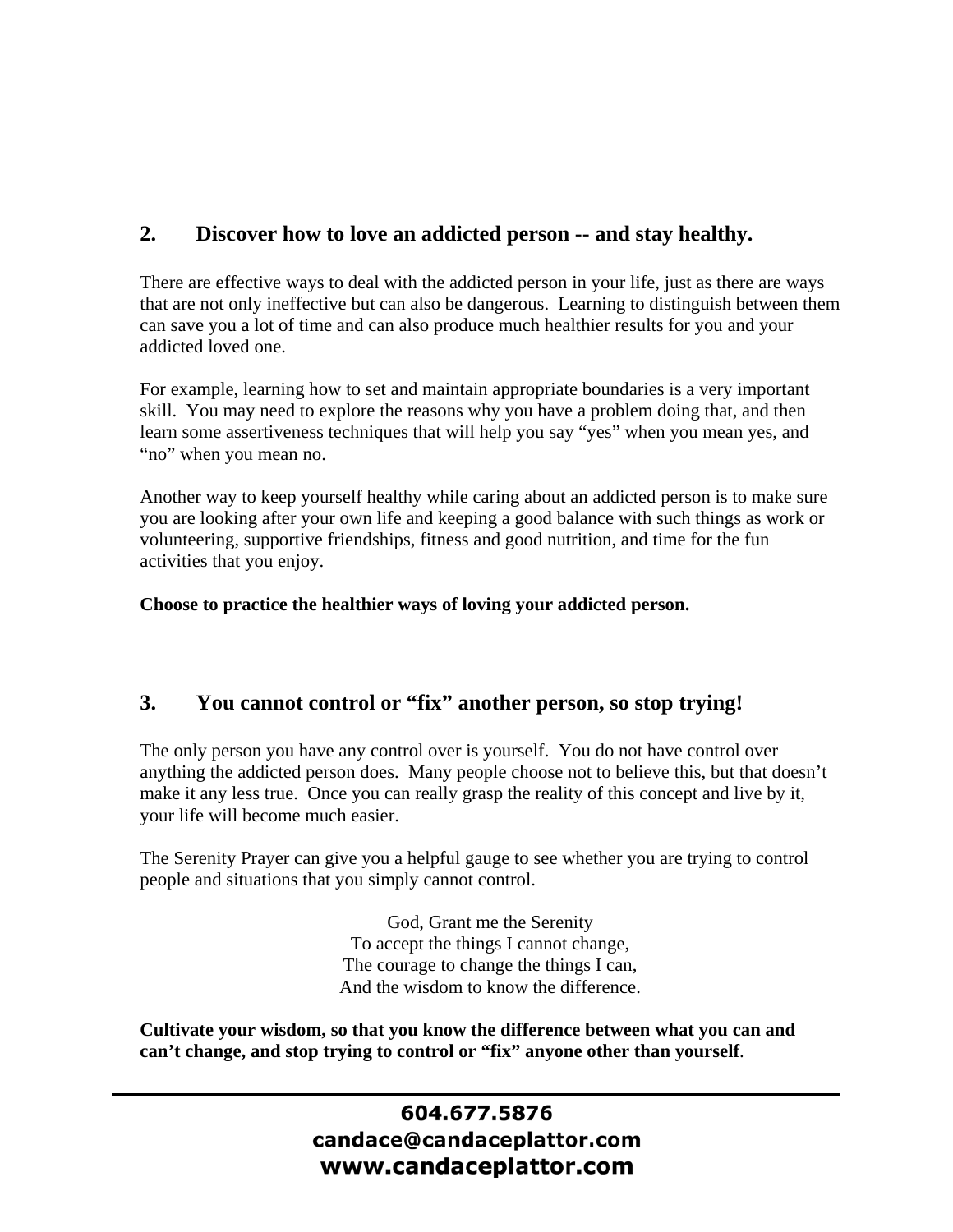### **4. Stop blaming the other person and become willing to look at yourself.**

As easy and tempting as it may be for you to blame the addict in your life for your struggles and suffering, there is actually more value in exploring what you may be contributing to this situation, since that is the only thing you can really do anything about.

Even though the addict has undoubtedly contributed his or her share of the trouble, in some way you also have a part to play in what is going on. For example, you might be keeping the "drama" going by lending money to your addicted loved one. Or perhaps you are always willing to be there to listen when they tell you all about the problems they are encountering as consequences of their addictive behaviours.

These kinds of actions on your part will not help your loved one in the long run. It is your responsibility to recognize and "own" your unhelpful behaviours, and to get professional help in doing this if necessary.

**Understanding why you choose to behave in unhealthy ways is the key to making a change. Become courageous enough to be willing to look at yourself.** 

#### **5. Learn the difference between "helping" and "enabling."**

Just like most people, you might think that you need to help your addicted loved one. You probably fear that if you don't provide help, he or she will end up in a worse predicament. When you try to "help" addicts by giving them money, allowing them to stay in your home, buying food for them on a regular basis, driving them places or going back on the healthy boundaries you have already set with them, you are actually engaging in "rescuing" behaviours that are not really helpful. Another term for this kind of unhealthy helping is "enabling."

When you can be as truthful as possible with yourself about your own enabling behaviours, you can begin to make different choices. This will lead to healthier changes in your addicted loved one as well. For example, you might decide to tell the addict in your life that you will no longer listen to them complain about their lives. However, you can let them know that you are very willing to be there for them as soon as they are ready to work on resolving their problems.

**Once you stop your enabling behaviours, you can then begin to truly help your loved one.**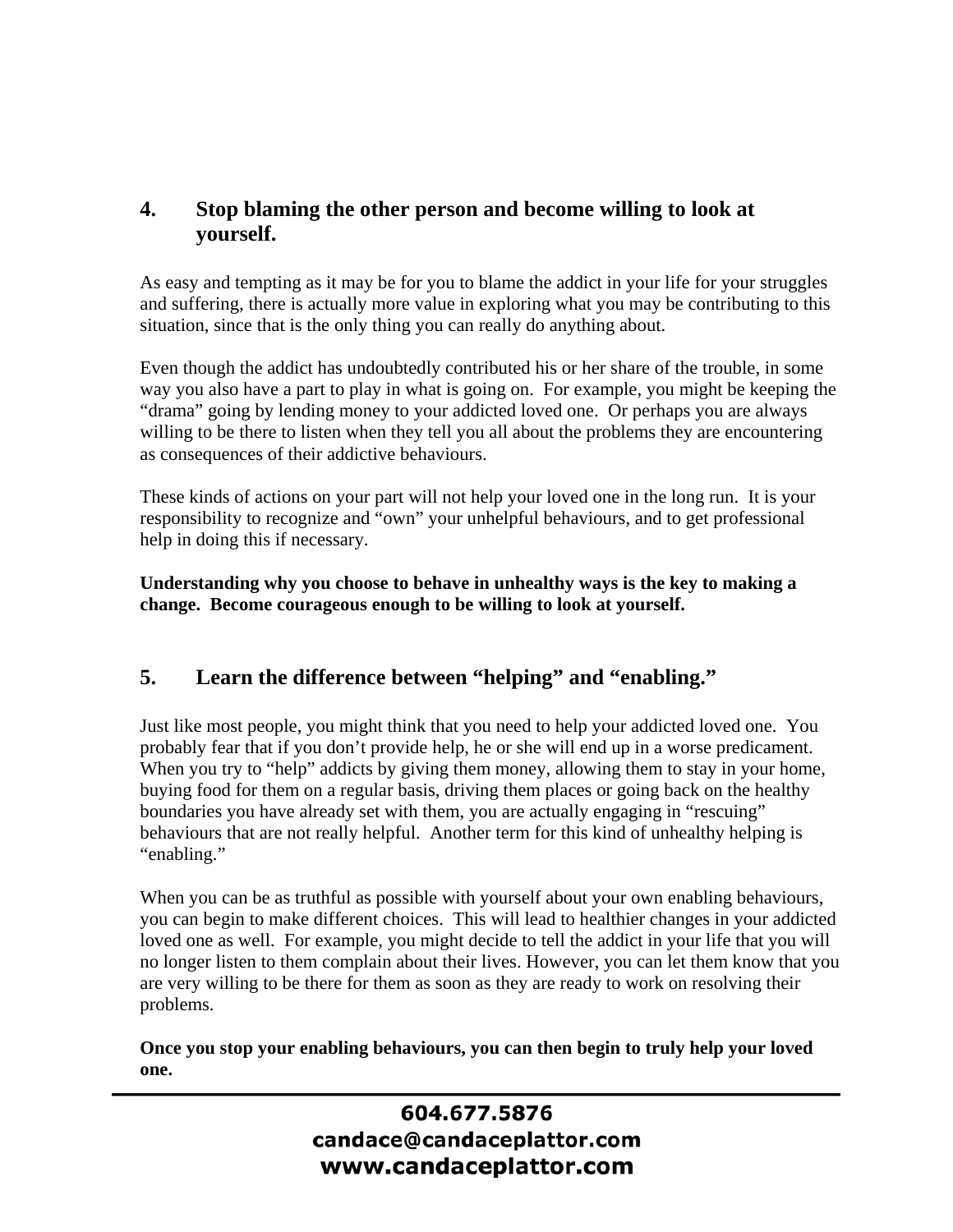#### **6. Don't give in to manipulation.**

It has been said that the least favourite word for an addict to hear is "No." When addicts are not ready to change, they become master manipulators in order to keep the addiction going. Their fear of stopping is so great that they will do just about anything to keep from having to be honest with themselves. Some of these manipulations include lying, cheating, blaming, raging and guilt-tripping others, as well as becoming depressed or developing other kinds of emotional or physical illnesses.

The more you allow yourself to be manipulated by the addict, the more manipulative the addict is likely to become. When you hold your ground and refuse to give into their unreasonable demands, they will eventually realize that they are not going to get their way.

**Saying "no" is an important first step toward change -- for you, as well as for the addict.** 

#### **7. Ask yourself the "Magic Question."**

It is important to understand that you might be just as "addicted" to your enabling behaviours as the addict in your life is to his or her manipulations.

In the same way that addicts use drugs, alcohol and other addictive behaviours to avoid dealing with their shame about feeling unworthy and unlovable, you may be focusing on the addict's behaviour in order to avoid having to focus on living your own life. Your enabling behaviours toward the addict may be helping to keep you busy and to fill up your life so that you don't have to see how lonely and empty you are feeling inside.

Ask yourself the question "How would my life be better if I wasn't consumed by behaviours that enable my loved one?" Allow yourself to answer honestly, and be aware of any feelings that come up.

**Although it may be scary to think about giving up behaviours that have formed your "comfort zone," it may be even more scary for you to think about continuing them.**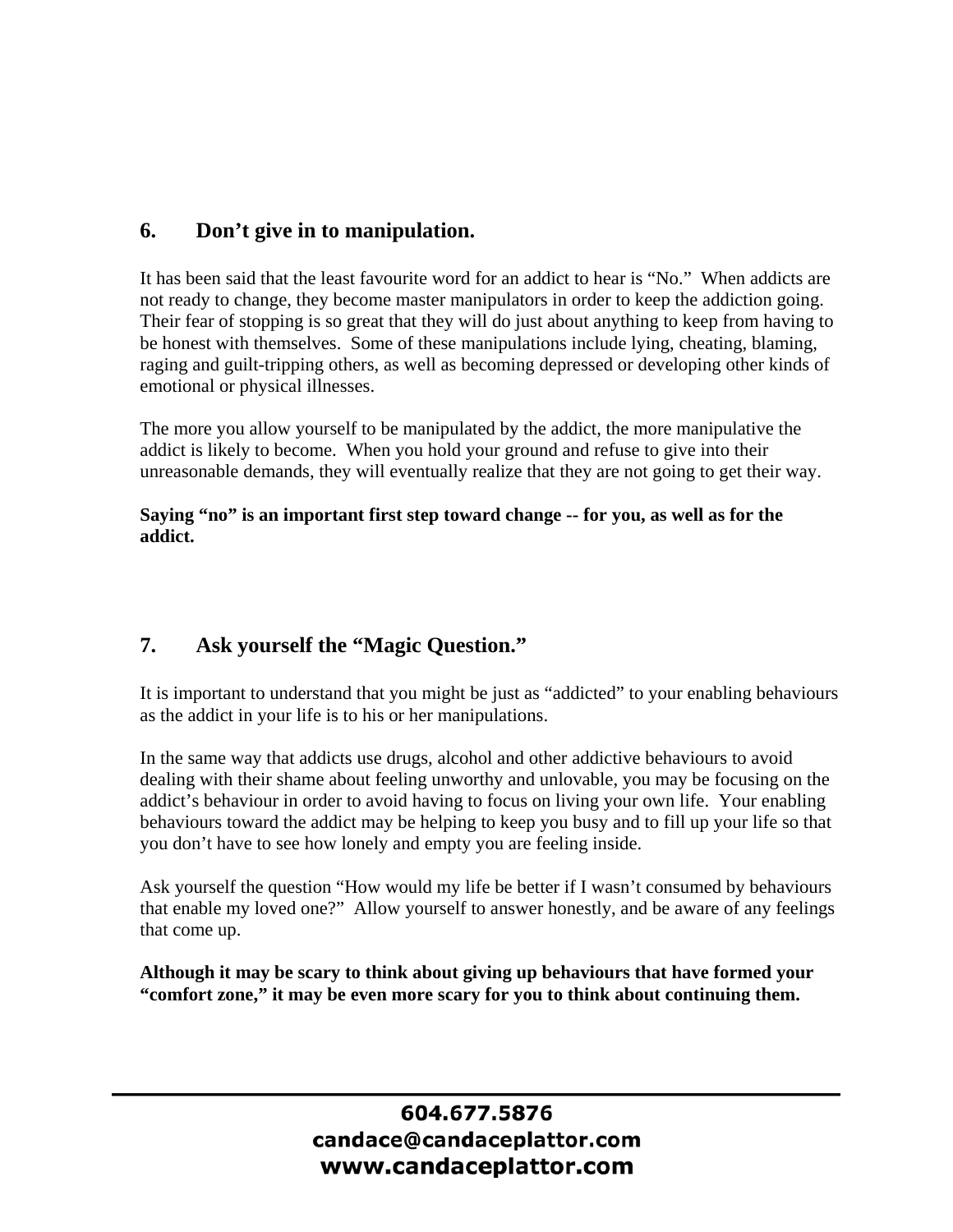#### **8. Know that "Self-care" does not equal "selfish."**

Too many people get these two ideas confused: they think that if they practice healthy selfcare and put themselves first, they are being selfish. "Selfishness" basically means that you want what you want when you want it, and you are willing to step on whomever you have to in order to get it. That actually sounds more like the behaviour of the addict. If you try to take care of someone else before taking care of yourself, you will simply become depleted and exhausted.

"Self-caring" means that you respect yourself enough to take good care of yourself in healthy and holistic ways such as making sure your physical, mental, emotional and spiritual needs are met.

**As an adult, it is your job to determine what your needs are, and you are the only one responsible for meeting them.** 

#### **9. Rebuild your own life.**

The best way to come out of your own "addictive behaviours," such as enabling and peoplepleasing, is to focus on your own life. If your life seems empty in any areas such as career, relationships or self-care, begin to rebuild your life by exploring the kinds of things that might fulfill you. Would you like to make a career change or go back to school? Perhaps you would like to develop different hobbies or activities that would help you meet new people.

**Rebuilding your life so that you feel a greater sense of happiness and self-fulfillment is your most important over-all responsibility. Enjoy!**